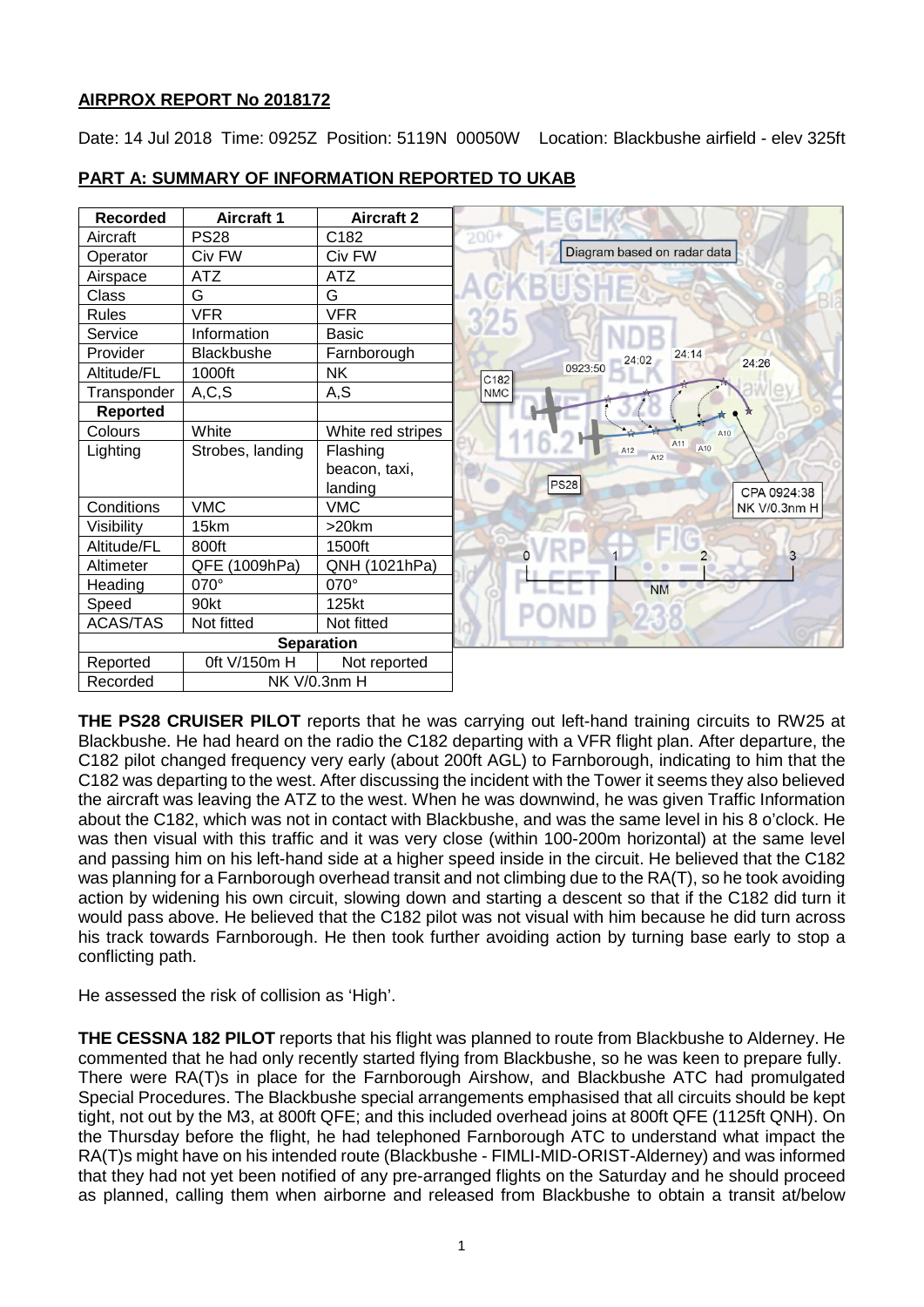1500ft QNH, if this proved possible. Immediately after this, he telephoned Blackbushe 'ATC' to see how this should be achieved. He was told to conduct the flight as normal and call to change frequency once airborne. On Friday evening he filed a VFR flight plan (via Sky Demon) for the intended route with departure from Blackbushe direct FIMLI. On Saturday it was exceptional weather with CAVOK and no cloud or discernible wind. During start-up, he had to re-set the transponder to get 7000 to display but it seems, from a conversation later with Farnborough, that the Mode C had been not been set correctly and he subsequently had to recycle to 'ALT'. When he called Blackbushe for taxi clearance (not passing full details because they had his flight plan), he specifically asked whether he needed to contact Farnborough whilst still on the ground or in the air. He was told to 'call when airborne below 1500ft QNH'. The airfield was very quiet and he was cleared to depart at 0920 on RW25 as usual with 'nothing known to affect'. The C182 climbs very fast so he was conscious of the special procedures including overhead joins at 800ft QFE (1125ft QNH) so he was alert to possible other joining traffic. When airborne, not far from the upwind end of RW25 (at approximately 800ft QNH), he turned crosswind and continued to climb towards 1500ft (QNH) and then turned downwind. Mindful of the Blackbushe special procedures he kept a close circuit on a normal standard downwind track and distance. The only traffic of which he was aware was a PA28 [actually the PS28] which took off before him and whose radioed intentions he did not understand. Whilst climbing on crosswind leg he saw a slow-moving, low-wing single-engine aircraft on a heading west-to-east at similar altitude to his climb altitude, but it was so far in the distance (2+nm?) that he could not identify the type and thought it might be the PA28 or other Farnborough traffic. In any case he considered it too distant, too slow and on a different course to be a factor to circuit traffic. At 09:22 he reported to Blackbushe that he wanted to change to Farnborough's frequency and was told 'Roger, [frequency] and have a good flight'. Continuing downwind, he was travelling at approximately 125kt, at 1500ft QNH (i.e. 1125 QFE well above the 800 QFE circuit), on the reciprocal runway heading (070°), intending to pick-up his planned route heading (100°) to FIMLI if he did not get transit clearance from Farnborough. In the event, as he was leaving the Blackbushe ATZ, he was given clearance by Farnborough to 'transit overhead, direct MID, not above 1500ft QNH, with a Basic Service. He checked under the wing for traffic on his inside at the same height (and his passenger did also) and saw nothing, so he turned. If he recalled correctly this was instructed as an 'immediate right turn' because of other Farnborough traffic. It was at this point that he was alerted by Farnborough to the Mode C not transponding altitude, so he reset to 'ALT' which was then acknowledged as being seen. He did not believe that there was any issue because at all times he was aware of the potential for other traffic but actively saw none even likely to conflict. Also, the height separation above circuit traffic was sufficient to avoid any confliction.

He assessed the risk of collision as 'None'.



Figure 1 C182 GPS log.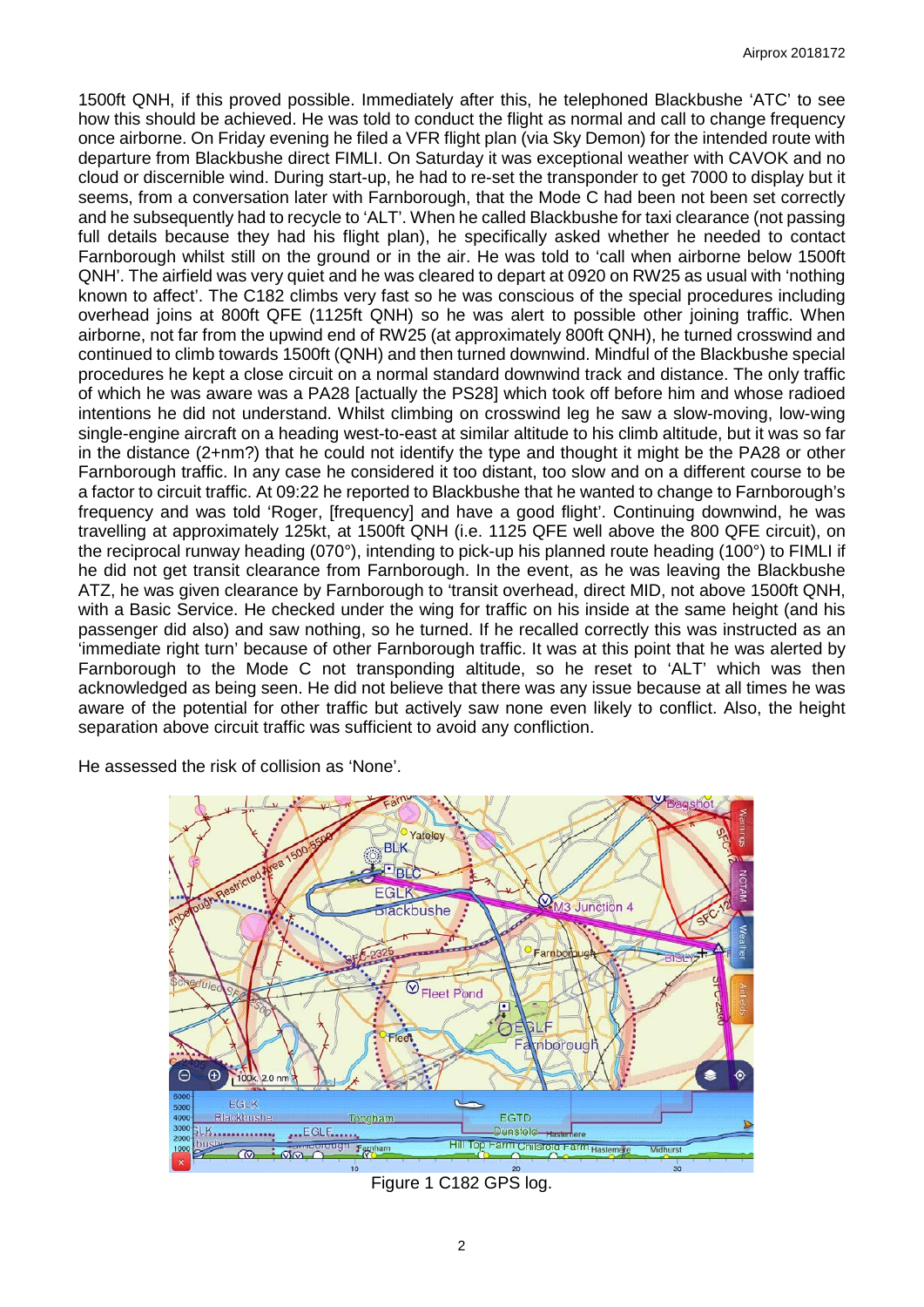**THE BLACKBUSHE AERODROME FLIGHT INFORMATION SERVICE OPERATOR (AFISO)** reports that the PS28 was flying circuits at Blackbushe. The C182 departed from RW25 and, due to the RA(T) in force at Farnborough, the pilot wanted to make an early call to Farnborough to obtain clearance for transit. The C182 pilot reported changing frequency on crosswind leg. The PS28 was downwind for touch-and-go when it was observed from the Tower that the previously departing aircraft, the C182, was flying a tight and fast circuit. Traffic Information was passed to the PS28 pilot regarding the other aircraft now in his 8 o'clock position, a lot lower and faster than himself and talking to Farnborough Radar. The PS28 pilot reported the traffic in sight and gave way to avoid conflict. It was observed that the C182 pilot then turned right to transit the Farnborough overhead.

### **Factual Background**

The weather at Farnborough was recorded as follows:

EGLF 140920Z VRB03KT 9999 FEW024 22/14 Q1021

#### **Analysis and Investigation**

## **CAA ATSI**

Note: Time references for Blackbushe R/T transmissions are believed to be 20-30 secs in advance.

At 0919:25, the PS28 pilot, who had been carrying out flight training in the circuit, reported on final for a touch and go. The aircraft was sharing the circuit with a PA28.

At 0920:30 the C182 pilot, having taxied out for departure, asked the Blackbushe AFISO if they, (the pilot), should check with Farnborough about transit of the RA(T), (established for the airshow), before or after getting airborne. The AFISO confirmed that they should wait until airborne, and before reaching 1500ft. The C182 pilot then confirmed that they were ready for departure and were given discretion to take-off at 0921:10. At 0921:18, the PS28 pilot, having completed their touch and go, advised that they were carrying out a (practice) fan-stop, and were asked by the AFISO to report climbing westbound. (Figure 2). At 0921:43, the PS28 pilot reported climbing away, observed on the radar replay at 0921:51. (Figure 3.)



Figure 2 - 0921:18. Figure 3 – 0921:51.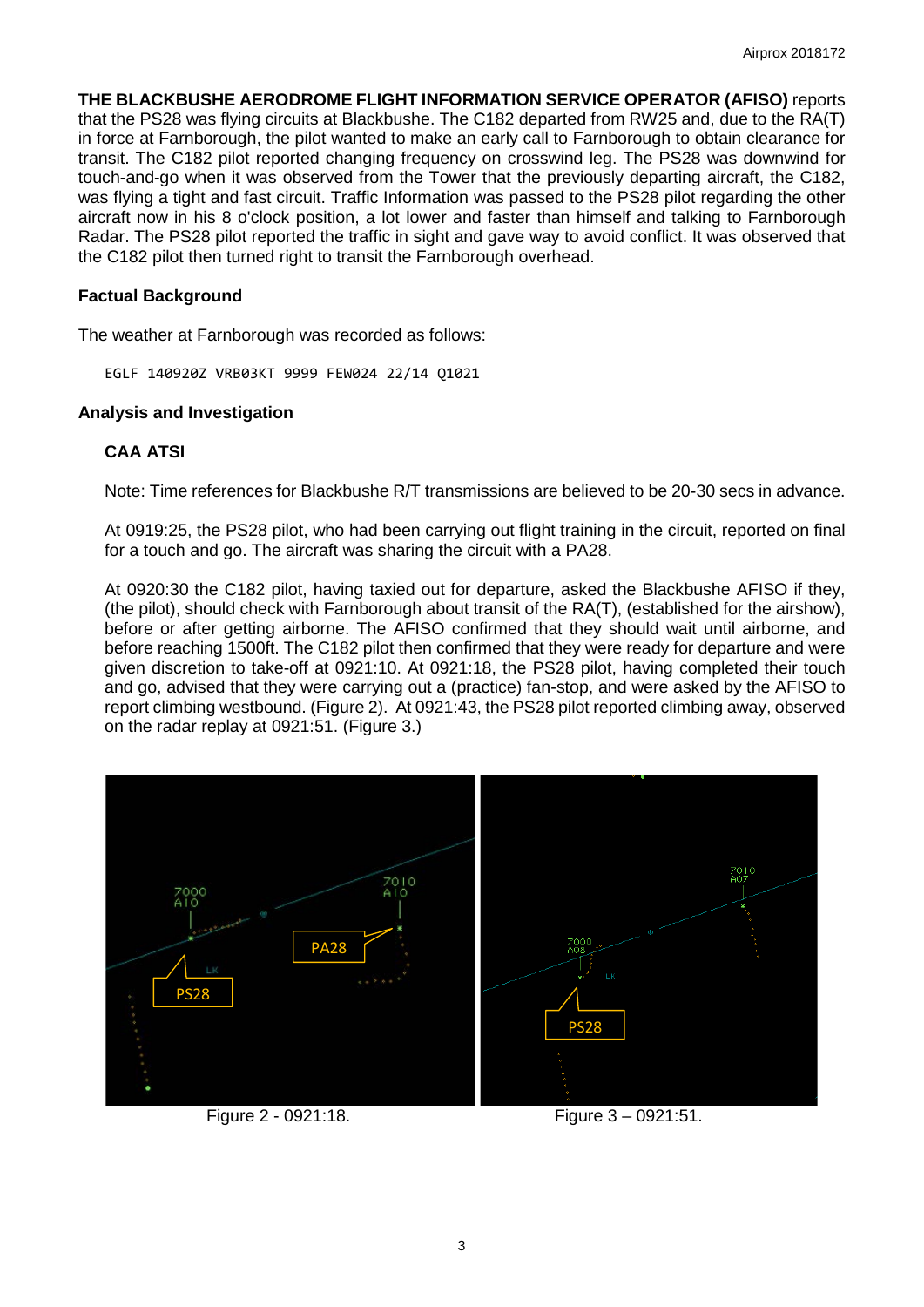

The C182 became visible on the radar replay at 0922:19. (Figure 4).

At 0922:28, the C182 pilot reported crosswind and ready to change to Farnborough Radar which was acknowledged by the AFISO. (Figure 5).

At 0922:53, the PS28 pilot reported downwind with Blackbushe. (Figure 6).



Figure 6 – 0922:53. Figure 7 – 0923:15.

At 0923:15 (Figure 7), the C182 pilot contacted Farnborough. After initially telling the controller twice that they were airborne from Farnborough, the pilot subsequently corrected themselves, reported being at 1400ft, and requesting a routing via Frimley to Midhurst, which was acknowledged by the controller.

Meanwhile, at 0923:42**,** the Blackbushe AFISO cautioned the pilot of the PS28 that another aircraft, (the C182), was also downwind, but that it was speaking to Farnborough. This was acknowledged by the pilot who reported visual with that aircraft. (Figure 8).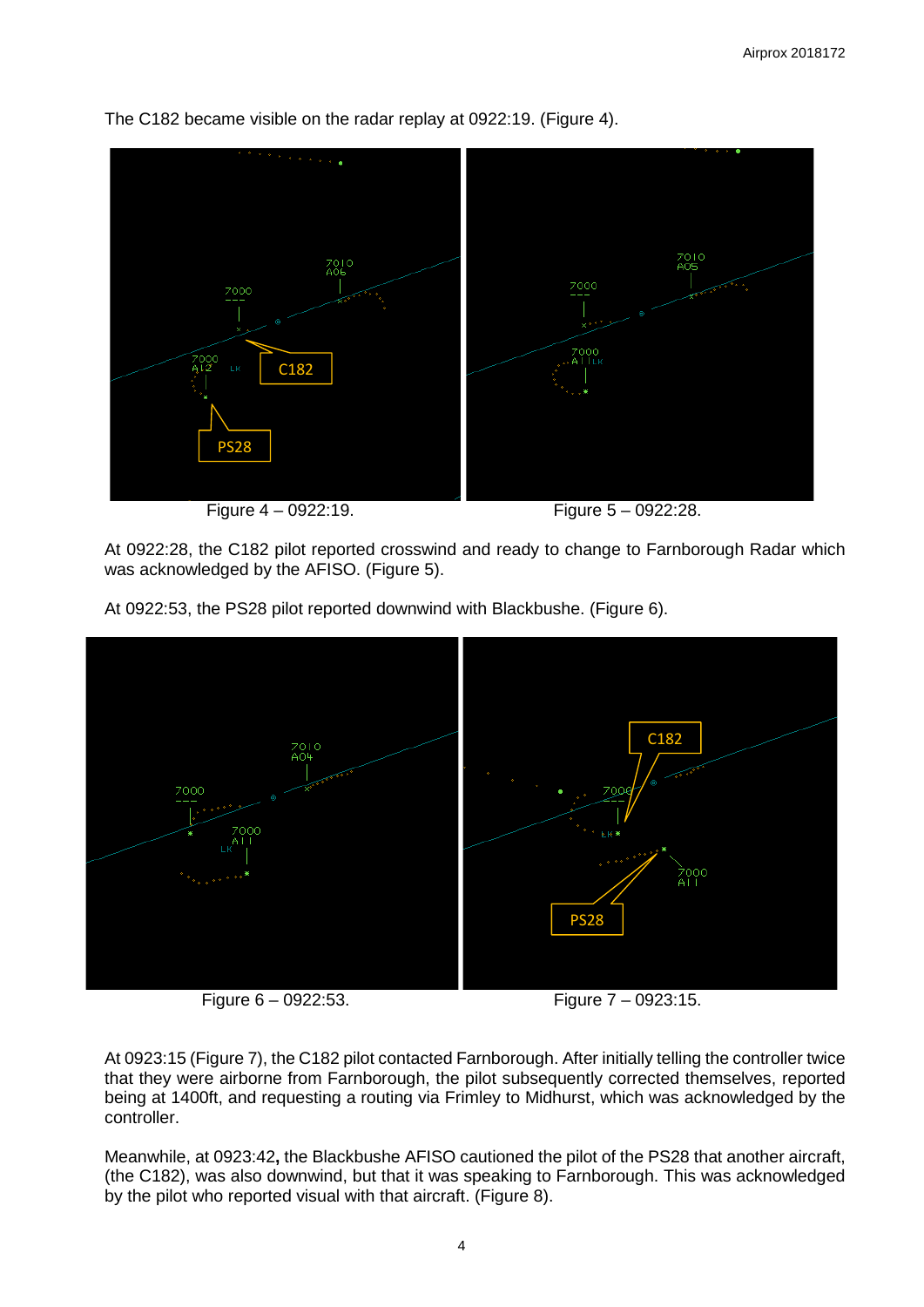

Having acknowledged the information passed by the pilot of the C182, at 0924:00, the Farnborough controller passed the Farnborough QNH, a transponder code 0463, and advised that it was a Basic Service. They then cleared the C182 pilot to transit the ATZ, but asked the pilot if they could route to the east of the airfield due to departing traffic, advising that they would then be able to route direct to Midhurst. (Figure 9).

Receiving no response from the pilot, the controller then repeated the request, at 0924:12, to which the pilot agreed. (Figure 10).



Figure 10 – 0924:12. Figure 11 – 0924:32.

CPA took place at 0924:38 with the aircraft separated by 0.3nm laterally. Vertical separation could not be determined as the C182 was not transponding Mode C at the time. (Figure 12).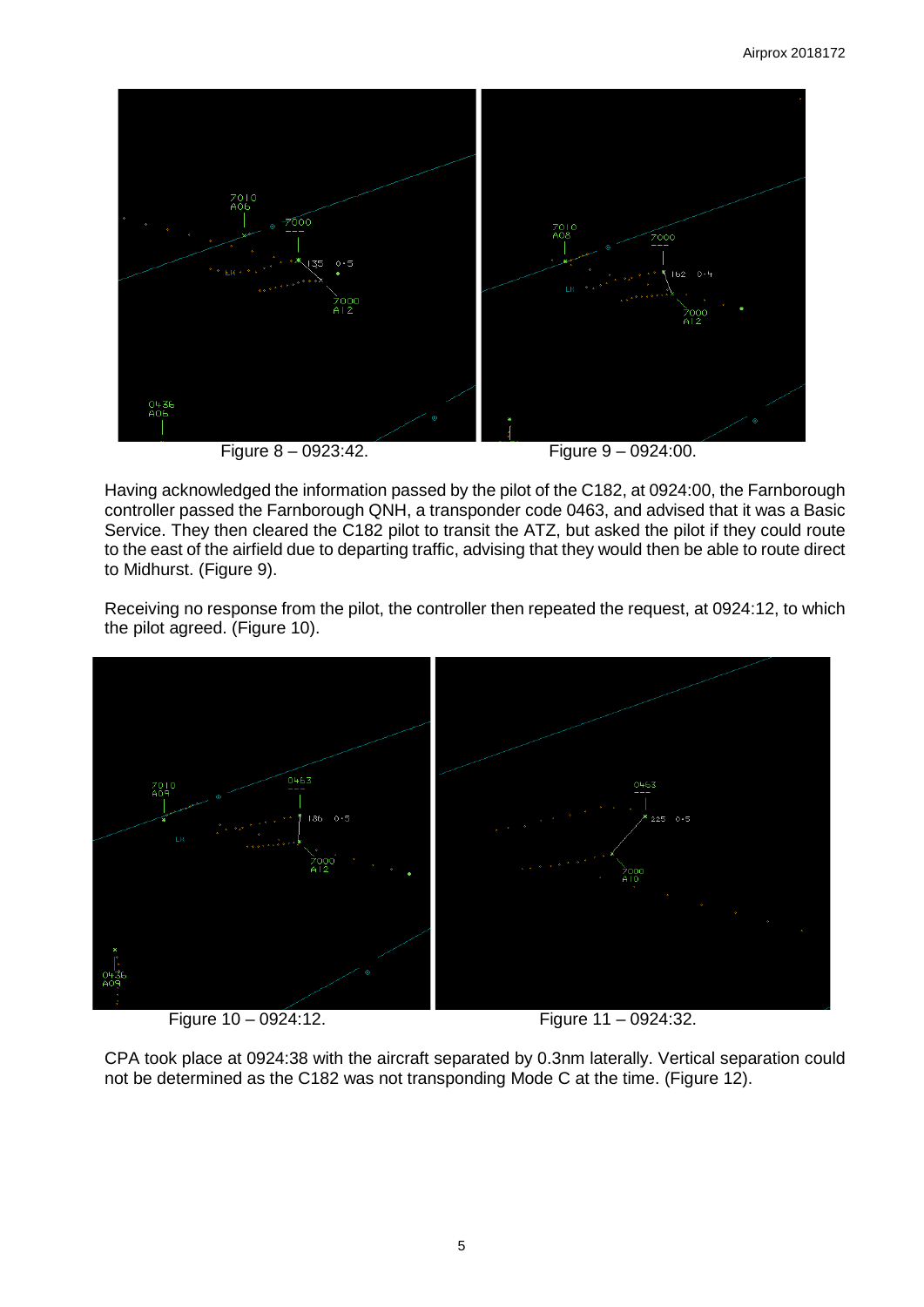

Figure 12 – 0924:38.

The pilot of the C182 reported being aware of another aircraft in the circuit (a PA28), and, according to their report, had heard but not understood the calls from that aircraft. They made no mention of having heard the calls from the PS28 about the practice fan-stop and climb-away. However, it appears from their report that the aircraft they reported seeing when they turned downwind was the PS28, but had not considered it to be relevant traffic. The pilot reported that both they and their passenger checked before commencing the turn southbound, and did not see any other traffic.

The establishment of the airshow RA(T), imposed certain restrictions for aircraft operating in the circuit and departing Blackbushe. Specifically, no aircraft departing Blackbushe was to climb above an altitude of 1500ft, nor track south of the "dual carriageway" until clearance to do so was obtained from Farnborough. The C182 pilot had submitted a flight-plan in advance, with an initial routing from Blackbushe to Frimley, to the northeast of Farnborough, and this was the route the pilot flew on departure, until cleared direct to their next flight-planned point of Midhurst VOR, before reaching Frimley. This effectively placed the C182 within the circuit pattern, albeit above the circuit height of 800ft (1125ft QNH) by 2-300ft.

Without the Mode C information from the C182, the level of confliction would not have been immediately apparent to the Farnborough controller. Further, the PS28 was transponding 7000 and not 7010 (which would have indicated that it was operating in the Blackbushe circuit). There was no requirement for the controller to continuously monitor the flight, and they were fully occupied dealing with other aircraft calls; the Farnborough frequency evidenced almost continuous transmissions during this period.

The C182 pilot believed, incorrectly, that he was informed that there was "no traffic to affect" their departure. The AFISO did not ascertain the planned direction of departure from the C182 pilot and did not say anything to the C182 pilot about the PS28 traffic ahead or the PA28 in the circuit. The PS28 pilot made the practice fan-stop call 8 secs after the AFISO had passed a discretional clearance to the C182 pilot for departure. The AFISO may not have felt that this was an appropriate time to call in the PS28 as traffic to the C182 pilot, but could have called it at an appropriate point before the C182 pilot was transferred to Farnborough. However, the C182 pilot changed frequency in the crosswind position and initially it looked like the aircraft was going to pass well behind the PS28. Although the Blackbushe AFISO did not pass Traffic Information to the departing C182 pilot on the PS28 carrying out a practice forced landing ahead, they did subsequently pass Traffic Information to the PS28 pilot on the C182, which enabled the pilot to spot the C182 before CPA.

The Airprox took place in Class G airspace where both pilots were ultimately responsible for collision avoidance.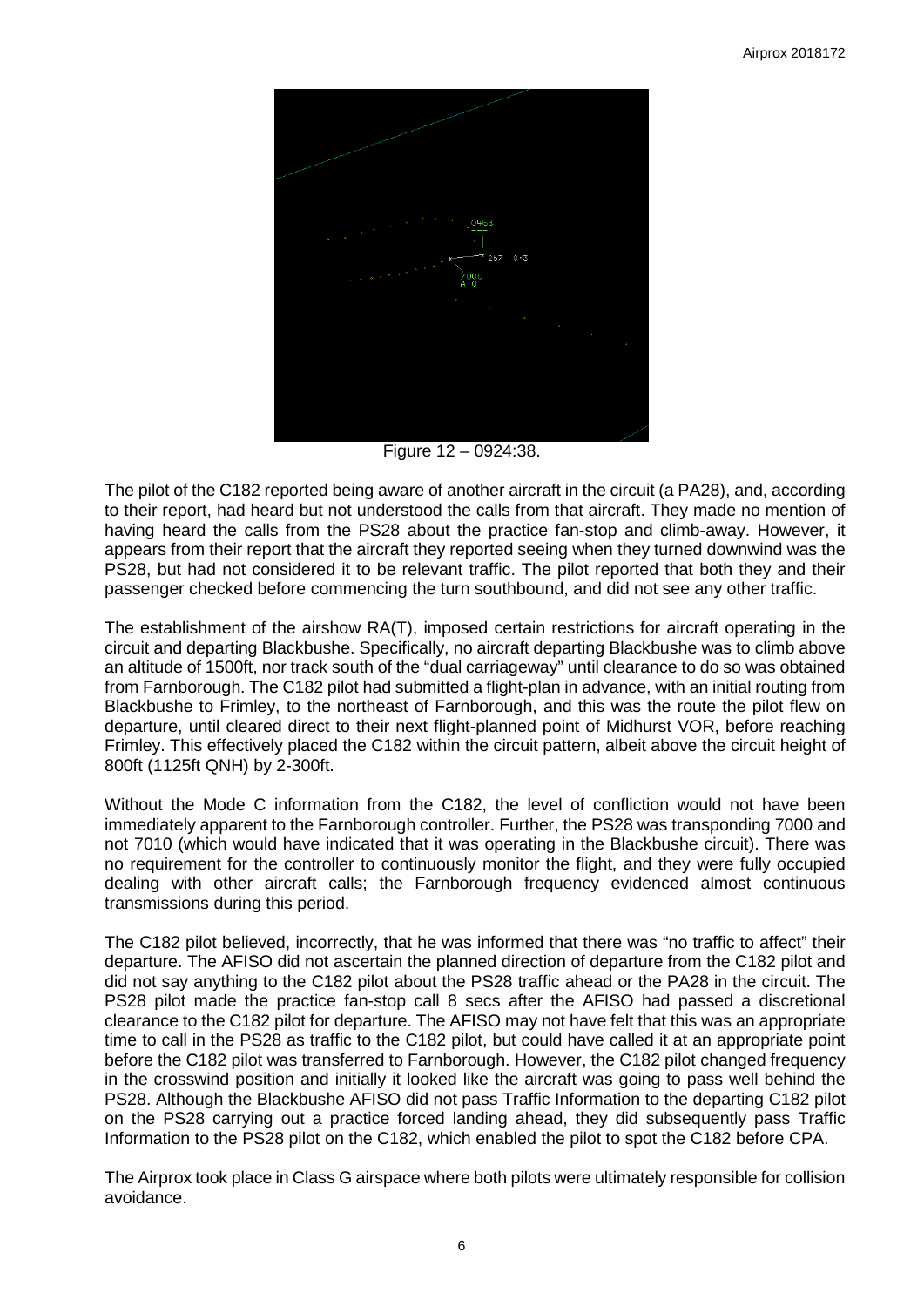### **UKAB Secretariat**

The PS28 and C182 pilots shared an equal responsibility for collision avoidance and not to operate in such proximity to other aircraft as to create a collision hazard<sup>[1](#page-6-0)</sup>. Because the incident geometry is considered as converging then the C18[2](#page-6-1) pilot was required to give way to the  $PS28<sup>2</sup>$ . An aircraft operated on or in the vicinity of an aerodrome shall conform with or avoid the pattern of traffic formed by other aircraft in operation<sup>[3](#page-6-2)</sup>.

*'Blackbushe restrictions during first week of Farnborough to protect flying display validations:*

*Blackbushe movements will be allowed in accordance with the following procedures:-*

*i) Circuit traffic will be kept tight and operate at a height of not above 800 feet (including dead side joins). Traffic leaving the circuit must not climb above alt 1500ft until two-way contact has been established with Farnborough Radar, and approval to climb has been given.* 

*iii) Blackbushe will remind all operators that the Farnborough ATZ is in force H24.'*

#### **Summary**

An Airprox was reported when a PS28 and a C182 flew into proximity at Blackbushe at 0925hrs on Saturday 14<sup>th</sup> July 2018. Both pilots were operating under VFR in VMC, the PS28 pilot in receipt of a Flight Information Service from Blackbushe and the C182 pilot in receipt of a Basic Service from Farnborough.

#### **PART B: SUMMARY OF THE BOARD'S DISCUSSIONS**

Information available included reports from both pilots, the AFISO concerned, area radar and RTF recordings and reports from the appropriate ATC and operating authorities.

The Board noted that the Airprox occurred on the Saturday, prior to the Farnborough Airshow week. In view of this, an RA(T) had been issued which had affected Blackbushe airport operations, stating that traffic leaving the circuit must not climb above 1500ft, until clearance was obtained from Farnborough and the circuit must be kept tight and operate at a height not above 800ft.

The Board looked first at the actions of the C182 pilot and considered that there were indications in his report that he had been very concerned about the procedures relating to Farnborough. He had telephoned Farnborough ATC on the Thursday before to ask what impact the RA(T) would have on his flight and they had told him to conduct the flight as normal, bearing in mind the 1500ft restriction and call to change frequency when airborne. On Friday he had filed his flight plan and, on the day of the flight, had queried with the AFISO whether he should contact Farnborough before or after departure. Although his attention to flight planning and the special routing procedures was commended, and noting that he had not assimilated the PS28's presence in the circuit, had changed to Farnborough's frequency at an early stage (crosswind), and had evidently not seen the PS28 as he turned towards Farnborough, the Board considered that it seemed that the C182 pilot had allowed himself to become task focussed on his routing (and the associated need to contact Farnborough), to the detriment of lookout and situational awareness, and that this was a contributory factor.

For his part, the PS28 pilot, having carried out a touch-and-go, had advised the AFISO that he was carrying out a practice fan-stop. The C182 pilot reported that he had seen the traffic ahead but had not understood what it was doing, and the fact that the C182 pilot did not assimilate the PS28 pilot's R/T calls was considered to be another contributory factor to the Airprox. The Board also noted that when

 $\overline{\phantom{a}}$ 

<span id="page-6-0"></span><sup>1</sup> SERA.3205 Proximity.

<span id="page-6-1"></span><sup>2</sup> SERA.3210 Right-of-way (c)(2) Converging.

<span id="page-6-2"></span><sup>&</sup>lt;sup>3</sup> SERA.3225 Operation on and in the Vicinity of an Aerodrome.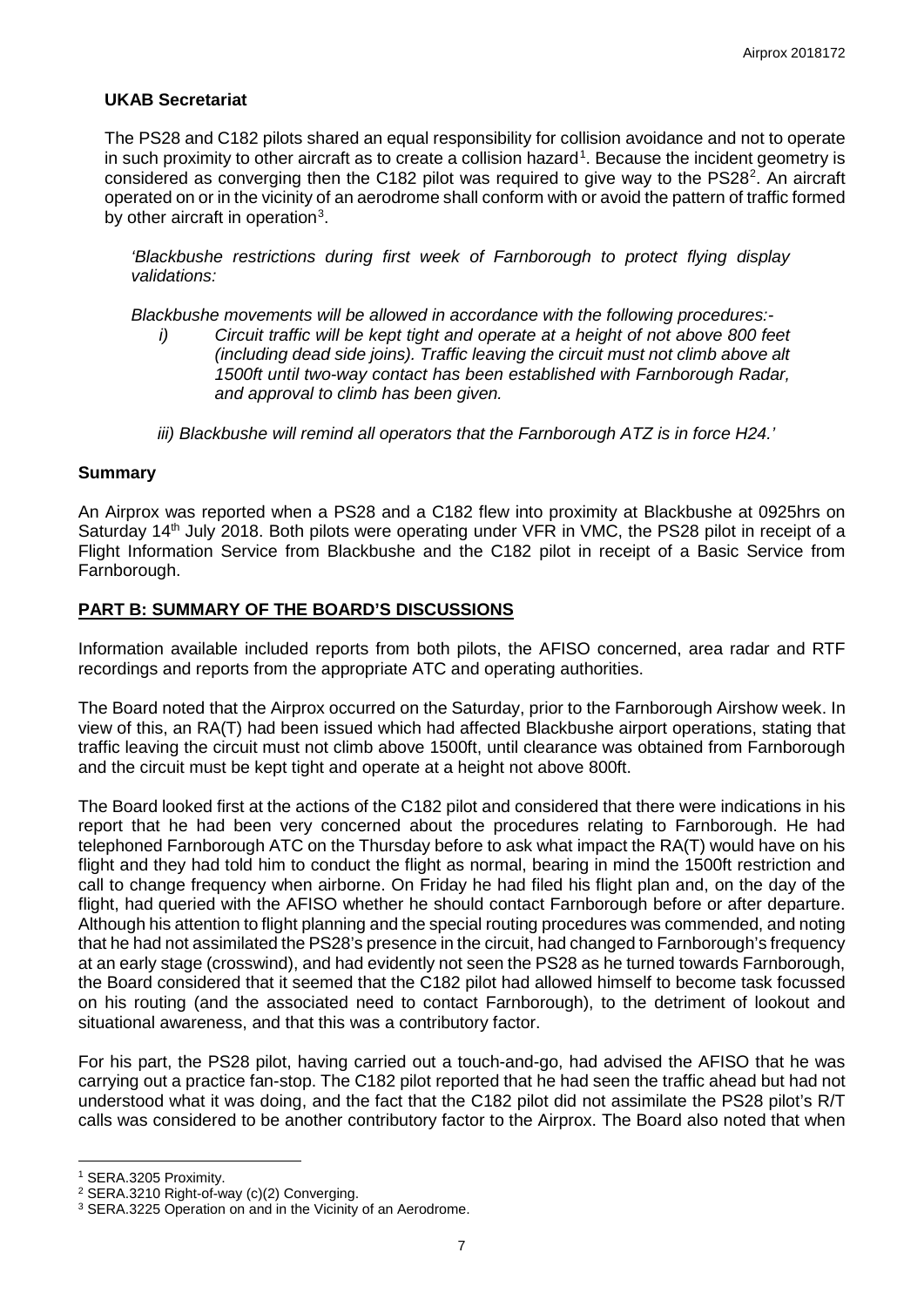the C182 pilot departed, the AFISO did not pass Traffic Information about the PS28 to the C182 pilot; this was also considered to be a contributory factor. With the PS28 now downwind, the AFISO observed that the C182 was flying a tight and fast circuit inside, and passed Traffic Information to the PS28 pilot about the C182 in his 8 o'clock position. This enabled the PS28 pilot to obtain visual contact with the C182.

The Board then turned its attention to the cause and risk of the Airprox. Some members thought that the incident was best described as a simple conflict in the visual circuit but others opined that the C182 pilot had information that the PS28 was ahead in the visual circuit but that he had convinced himself that it was operating outside the circuit. Although not helped by the AFISO not passing Traffic Information on the PS28 when the C182 pilot called for departure, the Board decided that it was for the C182 pilot to integrate with the PS28 ahead in the visual circuit, and he had not done so. Turning to the risk, the Board noted that the PS28 pilot had seen the C182 and had taken action to increase the separation between the aircraft. Additionally, the C182 pilot's log shows that he had fortunately climbed quickly to an altitude of 1500ft and was consequently about 400ft above the PS28 as he turned towards the aircraft, albeit he had not seen it. Consequently, the Board considered that although safety had been degraded, there had been no risk of a collision; therefore, they assessed the risk as Category C.

#### **PART C: ASSESSMENT OF CAUSE AND RISK**

Cause: The C182 pilot did not integrate with the PS28 ahead in the visual circuit.

Degree of Risk: C.

Contributory factor: 1. The C182 pilot was task focussed on routeing and contacting Farnborough.

2. The C182 pilot did not assimilate the PS28 pilot's R/T calls.

3. The AFISO did not pass Traffic Information about the PS28 to the C182 pilot.

#### Safety Barrier Assessment<sup>[4](#page-7-0)</sup>

In assessing the effectiveness of the safety barriers associated with this incident, the Board concluded that the key factors had been that:

#### **ANSP:**

**Regulations, Processes, Procedures and Compliance** were assessed as only **partially effective** because the C182 pilot was informed by the AFISO that there was 'nothing known to affect his departure', despite the presence of the PS28.

**Situational Awareness and Action** were assessed as **ineffective** because the AFISO had not identified at an early stage that the two aircraft would conflict.

#### **Flight Crew:**

l

**Regulations, Processes, Procedures, Instructions and Compliance** were assessed as **ineffective** because the C182 pilot did not integrate with the pattern of traffic.

**Situational Awareness and Action** were assessed as **ineffective** because the C182 pilot did not assimilate the position of the PS28 in the circuit.

<span id="page-7-0"></span><sup>4</sup> The UK Airprox Board scheme for assessing the Availability, Functionality and Effectiveness of safety barriers can be found on the **UKAB Website**.